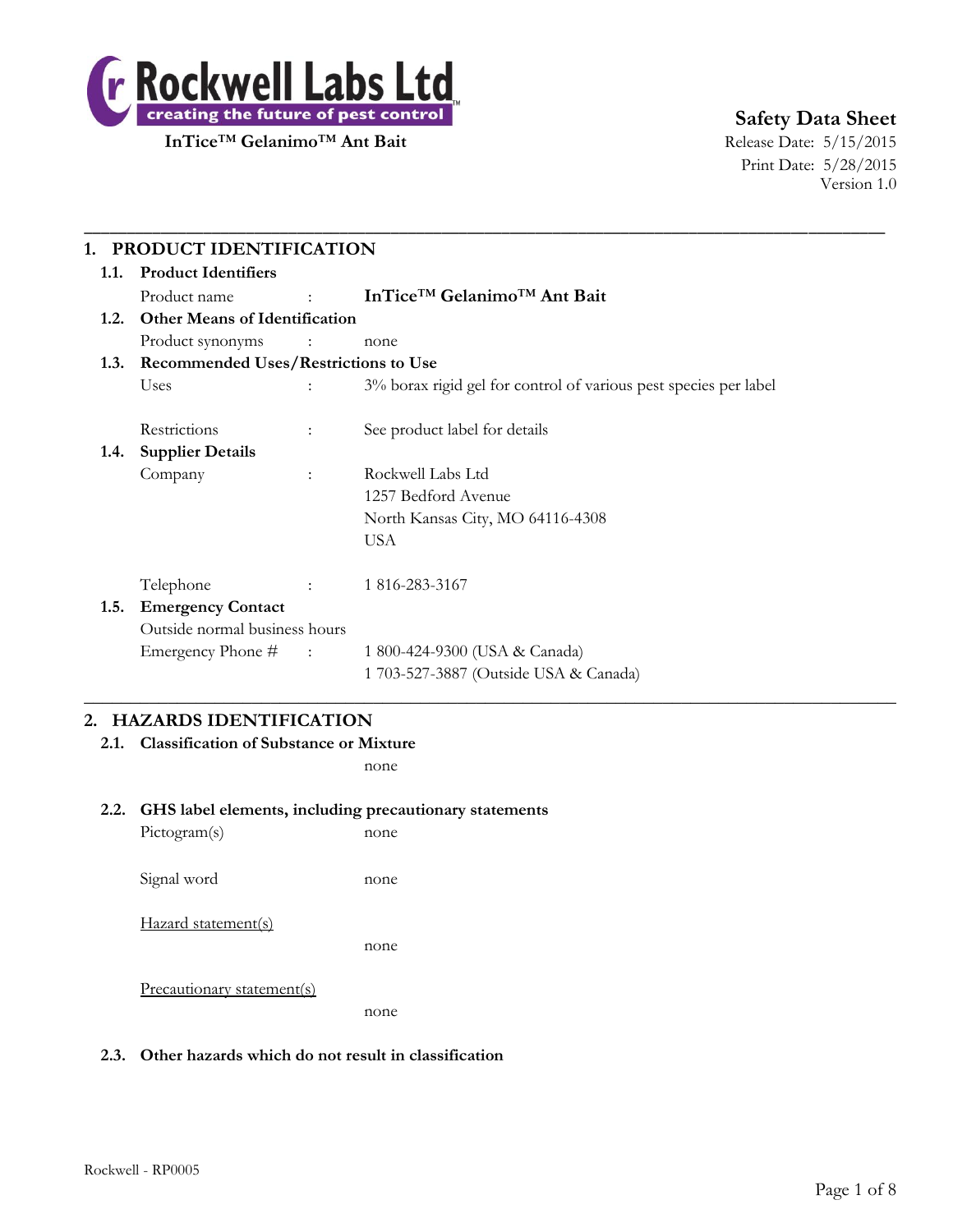

**InTice™ Gelanimo™ Ant Bait** Ant **Bait** Release Date: 5/15/2015

# **Safety Data Sheet**

Print Date: 5/28/2015 Version 1.0

In animal feeding tests, sodium tetraborate decahydrate has been shown to impair fertility at very high doses. However, decades of occupational exposure in humans have shown no adverse effects associated with this material.

# **3. COMPOSITION/INFORMATION ON INGREDIENTS**

#### **3.1. Substances**

Not applicable

## **3.2. Mixtures**

Hazardous component(s) or components of note:

| Chemical Identity                         | Contains $(\% w/w)$ | CAS-No.   | Hazard Classification |
|-------------------------------------------|---------------------|-----------|-----------------------|
| Sodium tetraborate<br>decahydrate (borax) |                     | 1303-96-4 | none                  |

**\_\_\_\_\_\_\_\_\_\_\_\_\_\_\_\_\_\_\_\_\_\_\_\_\_\_\_\_\_\_\_\_\_\_\_\_\_\_\_\_\_\_\_\_\_\_\_\_\_\_\_\_\_\_\_\_\_\_\_\_\_\_\_\_\_\_\_\_\_\_\_\_\_\_**

# **4. FIRST AID MEASURES**

#### **4.1. Description of first aid measures**

#### **General advice**

Consult a physician or poison control center. Provide this safety data sheet to medical personnel. Move out of hazardous areas.

#### **If inhaled**

Move person to fresh air. If person is not breathing, call 911 or an ambulance, then give artificial respiration, preferably mouth to mouth if possible. Call a poison control center or doctor for further treatment advice.

### **In case of skin contact**

Take off contaminated clothing. Rinse skin immediately with plenty of water for 15-20 minutes. Call a poison control center or doctor for treatment advice.

#### **In case of eye contact**

Hold eye open and rinse slowly and gently with water for 15-20 minutes. Remove contact lenses, if present, after the first 5 minutes, then continue rinsing eye. Call a poison control center or doctor for treatment advice.

#### **If swallowed**

Call a poison control center or doctor for treatment advice. Have person sip a glass of water if able to swallow. Do not induce vomiting unless told to do so by a poison control center or doctor. Do not give anything by mouth to an unconscious person.

### **4.2. Most important symptoms and effects, both acute and delayed**

Sodium tetraborate decahydrate may cause gastrointestinal discomfort with ingestion of more than an incidental amount.

#### **4.3. Indication of any immediate medical attention and special treatment needed, if necessary** None known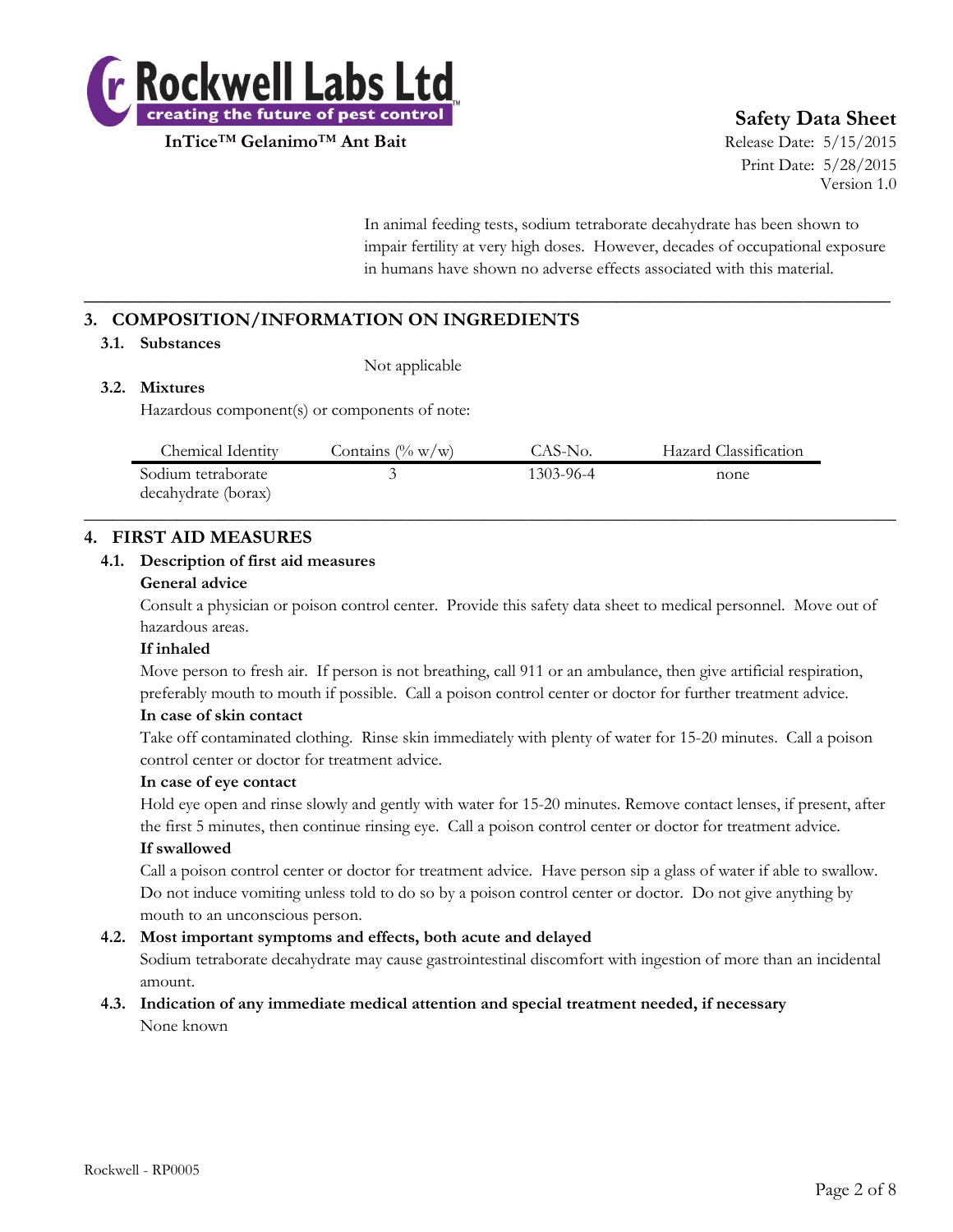

**InTice**™ **Gelanimo**™ **Ant Bait** Release Date: 5/15/2015

# **Safety Data Sheet**

Print Date: 5/28/2015 Version 1.0

# **5. FIRE FIGHTING MEASURES**

#### **5.1. Extinguishing media**

Suitable extinguishing media: use water spray, alcohol-resistant foam, dry chemical or carbon dioxide.

 $\_$  , and the set of the set of the set of the set of the set of the set of the set of the set of the set of the set of the set of the set of the set of the set of the set of the set of the set of the set of the set of th

- **5.2. Specific hazards arising from the chemical** Borane/boron oxides. Oxides of carbon.
- **5.3. Special protective equipment and precautions for fire fighters** Wear self contained breathing apparatus for firefighting if deemed necessary. Additional information: none.
- **5.4. Further information** No data available

# **6. ACCIDENTAL RELEASE MEASURES**

#### **6.1. Personal precautions, protective equipment and emergency procedures**

Avoid contact with spilled product and contaminated surfaces. Evacuate personnel to safe areas during emergencies. For safe handling instructions see section 7. For proper PPE see section 8.

 $\_$  , and the set of the set of the set of the set of the set of the set of the set of the set of the set of the set of the set of the set of the set of the set of the set of the set of the set of the set of the set of th

#### **6.2. Environmental precautions**

Prevent further leakage or spillage if safe to do so. Do not allow release directly to water, to areas where surface water is present or to intertidal areas below the mean high-water mark.

#### **6.3. Methods and materials for containment and cleaning up**

Wipe up any spilled material and dispose of according to instructions in section 13. Wash contaminated surfaces with soap and water.

# **7. HANDLING AND STORAGE**

#### **7.1. Precautions for safe handling**

Handle in accordance with good industrial hygiene practices. For additional precautions see section 2.2

 $\_$  , and the set of the set of the set of the set of the set of the set of the set of the set of the set of the set of the set of the set of the set of the set of the set of the set of the set of the set of the set of th

# **7.2. Conditions for safe storage, including any incompatibilities**

Store in a cool dry place. Store in original container. Do not store where children or animals may gain access.

 $\_$  , and the set of the set of the set of the set of the set of the set of the set of the set of the set of the set of the set of the set of the set of the set of the set of the set of the set of the set of the set of th

# **8. EXPOSURE CONTROLS/PERSONAL PROTECTION**

#### **8.1. Control parameters**

Components with workplace parameters

| Component                         | $CAS-No.$ | Value      | Control parameters | Basis          |
|-----------------------------------|-----------|------------|--------------------|----------------|
| Sodium tetraborate<br>decahydrate | 1303-96-4 | <b>TWA</b> | $5 \text{ mg/m}^3$ | NIOSH<br>` REL |

### **8.2. Appropriate engineering controls**

Ensure relevant engineering controls are employed to prevent exceeding threshold values for the listed control parameters in section 8.1.

#### **8.3. Individual protection measures, such as personal protective equipment**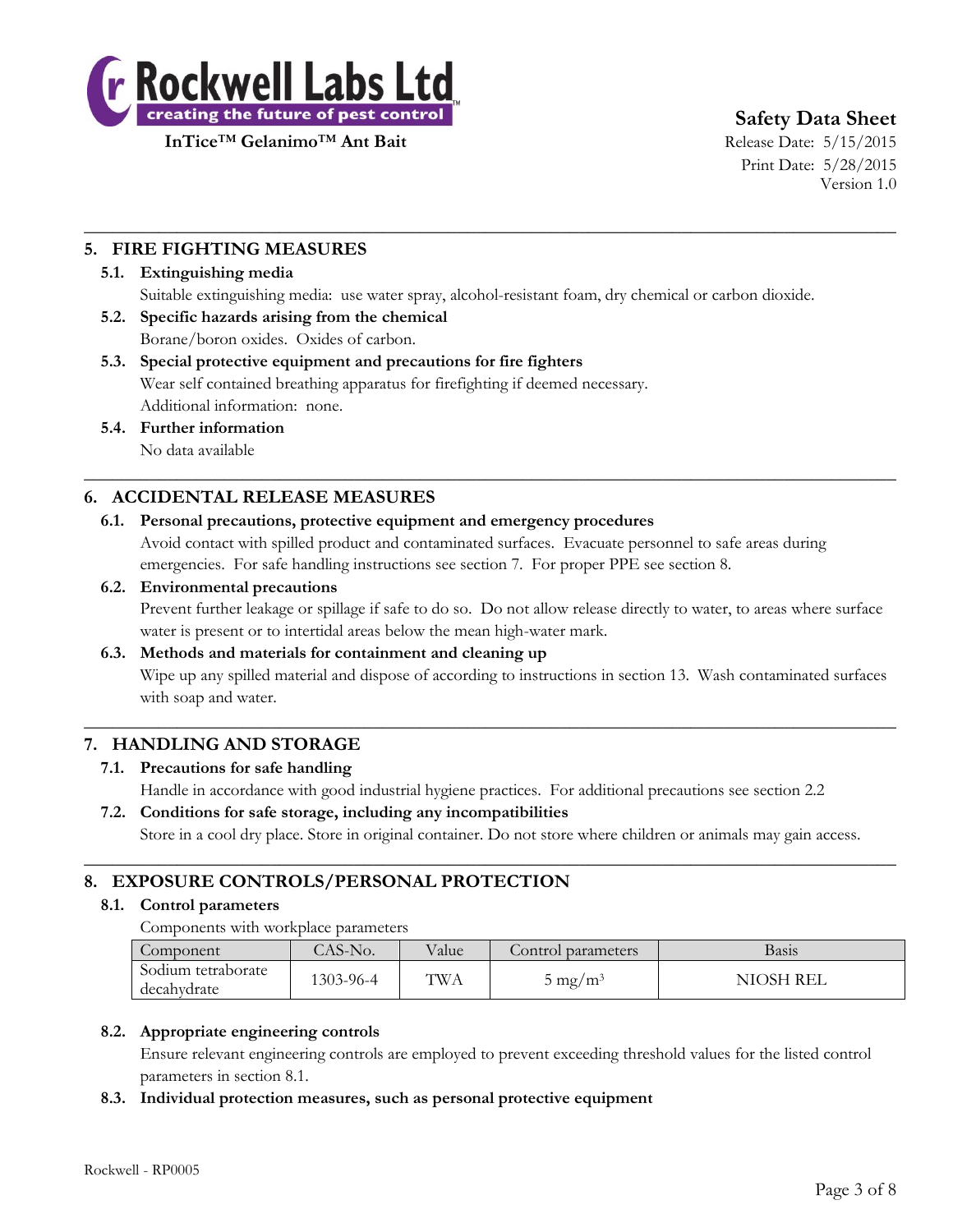

# **InTice<sup>™</sup> Gelanimo<sup>™</sup> Ant Bait** Ant Bait Release Date: 5/15/2015

# **Safety Data Sheet**

Print Date: 5/28/2015 Version 1.0

In normal use and handling conditions refer to the product label for required PPE. In all other cases the following recommendations would apply.

### **Eye/face protection**

Safety glasses or other similar eye protection conforming to ANSI Z87.1 standards recommended when handling product.

### **Skin protection**

Chemical resistant nitrile rubber or similarly compatible gloves recommended when handling product. Dispose of contaminated gloves after use in accordance with applicable local and state regulations. Wash exposed skin with soap and water immediately. Wash all contaminated clothing prior to reuse.

 $\_$  , and the set of the set of the set of the set of the set of the set of the set of the set of the set of the set of the set of the set of the set of the set of the set of the set of the set of the set of the set of th

#### **Respiratory protection**

Not required under normal use conditions.

#### **Thermal hazards**

None known

# **9. PHYSICAL AND CHEMICAL PROPERTIES**

#### **9.1. Information on basic physical and chemical properties**

| Appearance;                                      | Transparent, very slight beige tint rigid gel |
|--------------------------------------------------|-----------------------------------------------|
| Odor;                                            | None to slightly sweet                        |
| Odor threshold;                                  | No data available                             |
| pH;                                              | 9.0 $\omega$ 5% in water (24.2 °C)            |
| Melting point/freezing point;                    | 135 °F (57 °C)                                |
| Initial boiling point and boiling<br>range;      | No data available                             |
| Flash point;                                     | No data available                             |
| Evaporation rate;                                | No data available                             |
| Flammability (solid, gas);                       | No data available                             |
| Upper/lower flammability or<br>explosive limits; | No data available                             |
| Vapor pressure;                                  | No data available                             |
| Vapor density;                                   | No data available                             |
| Relative density;                                | $1.09$ g/ml                                   |
| Solubility;                                      | Partially soluble                             |
| Partition coefficient: n-<br>octanol/water;      | No data available                             |
| Auto-ignition temperature;                       | No data available                             |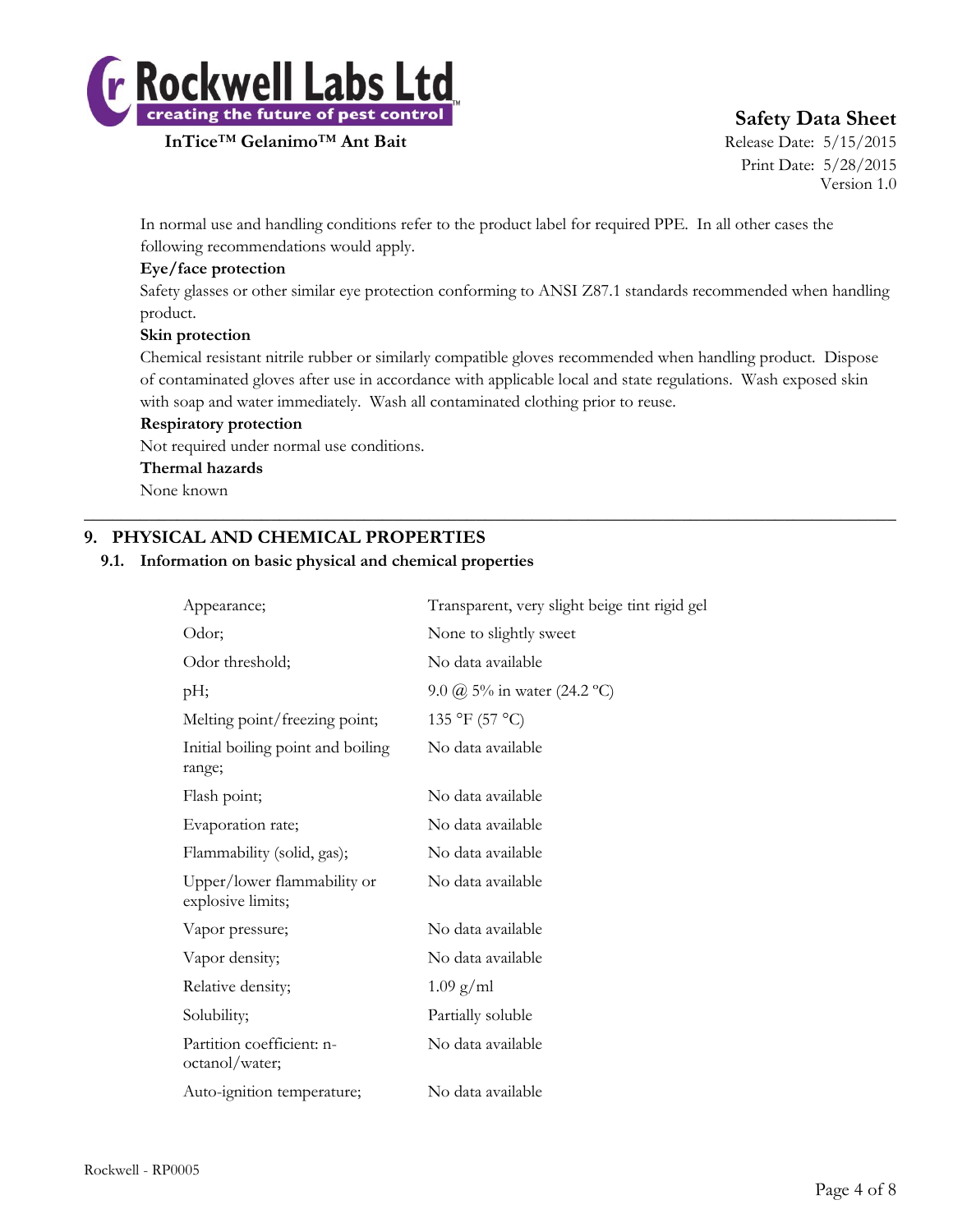

**InTice<sup>™</sup> Gelanimo<sup>™</sup> Ant Bait** Ant Bait Release Date: 5/15/2015

# **Safety Data Sheet**

Print Date: 5/28/2015 Version 1.0

Decomposition temperature; No data available

Viscosity; No data available

 $\_$  , and the set of the set of the set of the set of the set of the set of the set of the set of the set of the set of the set of the set of the set of the set of the set of the set of the set of the set of the set of th

- **9.2. Additional Information**
	- No data available

# **10. STABILITY AND REACTIVITY**

**10.1. Reactivity**

No data available

- **10.2. Chemical stability** Stable under recommended storage conditions.
- **10.3. Possibility of hazardous reactions** No data available
- **10.4. Conditions to avoid**

Exposure to excessive heat. Avoid temperatures below 32 ºF (0 ºC)

**10.5. Incompatible materials**

Strong oxidizing agents. Strong reducing agents.

### **10.6. Hazardous decomposition products** Other decomposition products – no data available In the event of a fire: see section 5

## $\_$  , and the set of the set of the set of the set of the set of the set of the set of the set of the set of the set of the set of the set of the set of the set of the set of the set of the set of the set of the set of th **11. TOXICOLOGICAL INFORMATION**

**11.1. Information on toxicological effects Acute Toxicity** LD50 Oral –  $\text{Rat}$  –  $>$  5000 mg/kg LD50 Dermal –  $\text{Rat}$  –  $>$  5000 mg/kg LD50 Inhalation – no data available **Skin corrosion/irritation** Not a known skin irritant **Serious eye damage/irritation** Not a known eye irritant **Respiratory or skin sensitization** Not a known sensitizer **Germ cell mutagenicity** Not a known mutagen **Carcinogenicity** IARC: No component of this product presents at levels greater than or equal to 0.1% is identified as probable, possible or confirmed human carcinogen by IARC. ACGIH: No component of this product presents at levels greater than or equal to 0.1% is identified as probable, possible or confirmed human carcinogen by ACGIH.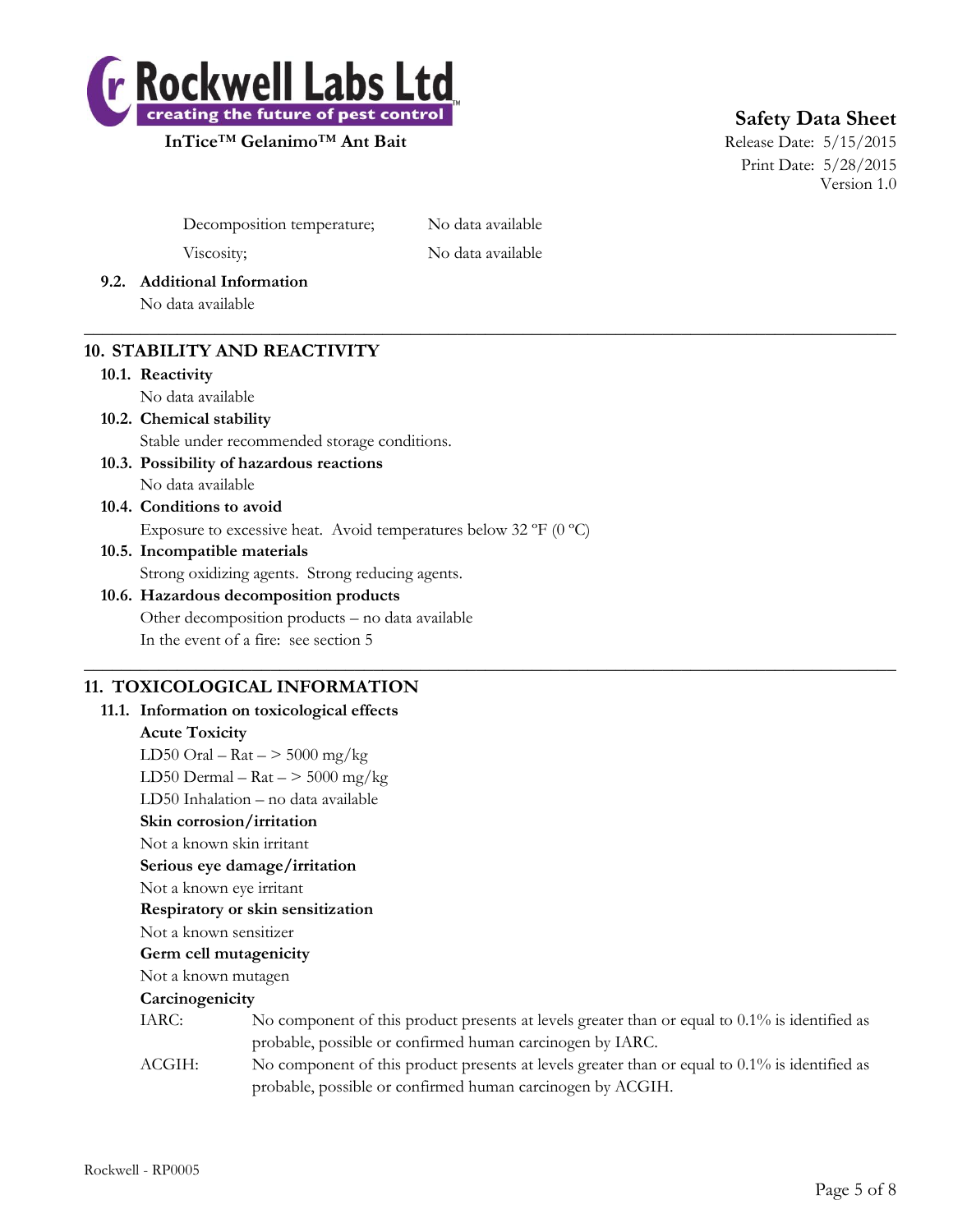

**InTice<sup>™</sup> Gelanimo<sup>™</sup> Ant Bait** Release Date: 5/15/2015

# **Safety Data Sheet**

Print Date: 5/28/2015 Version 1.0

| NTP:                        | No component of this product presents at levels greater than or equal to $0.1\%$ is identified as              |
|-----------------------------|----------------------------------------------------------------------------------------------------------------|
|                             | probable, possible or confirmed human carcinogen by NTP.                                                       |
| OSHA:                       | No component of this product presents at levels greater than or equal to $0.1\%$ is identified as              |
|                             | probable, possible or confirmed human carcinogen by OSHA.                                                      |
|                             | Reproductive toxicity                                                                                          |
|                             | In animal feeding tests, sodium tetraborate decahydrate has been shown to impair fertility at very high doses. |
|                             | However, decades of occupational exposure in humans have shown no adverse effects associated with this         |
| material.                   |                                                                                                                |
|                             | Specific target organ toxicity - single exposure                                                               |
| No data available           |                                                                                                                |
|                             | Specific target organ toxicity – repeated exposure                                                             |
| No data available           |                                                                                                                |
| A continuation to construct |                                                                                                                |

 $\_$  , and the set of the set of the set of the set of the set of the set of the set of the set of the set of the set of the set of the set of the set of the set of the set of the set of the set of the set of the set of th

**Aspiration hazard**

No data available

**11.2. Other information** No data available

# **12. ECOLOGICAL INFORMATION**

### **12.1. Toxicity**

| Toxicity to fish                    | no data available |
|-------------------------------------|-------------------|
| Toxicity to daphnia                 | no data available |
| and other aquatic                   |                   |
| invertebrates                       |                   |
| 12.2. Persistence and degradability |                   |
| No data available                   |                   |
| 12.3. Bioaccumulative potential     |                   |
| No data available                   |                   |
| 12.4. Mobility in soil              |                   |

- No data available
- **12.5. Other adverse effects**

No data available

# **13. DISPOSAL CONSIDERATIONS**

### **13.1. Disposal Methods.**

The best disposal method is to use the entire quantity per label directions. If it is necessary to dispose of unused material then follow the label instructions and relevant local, state and federal waste disposal guidelines. Product Disposal:

 $\_$  , and the set of the set of the set of the set of the set of the set of the set of the set of the set of the set of the set of the set of the set of the set of the set of the set of the set of the set of the set of th

Do not contaminate water, food or feed by storage or disposal. Packaging Disposal: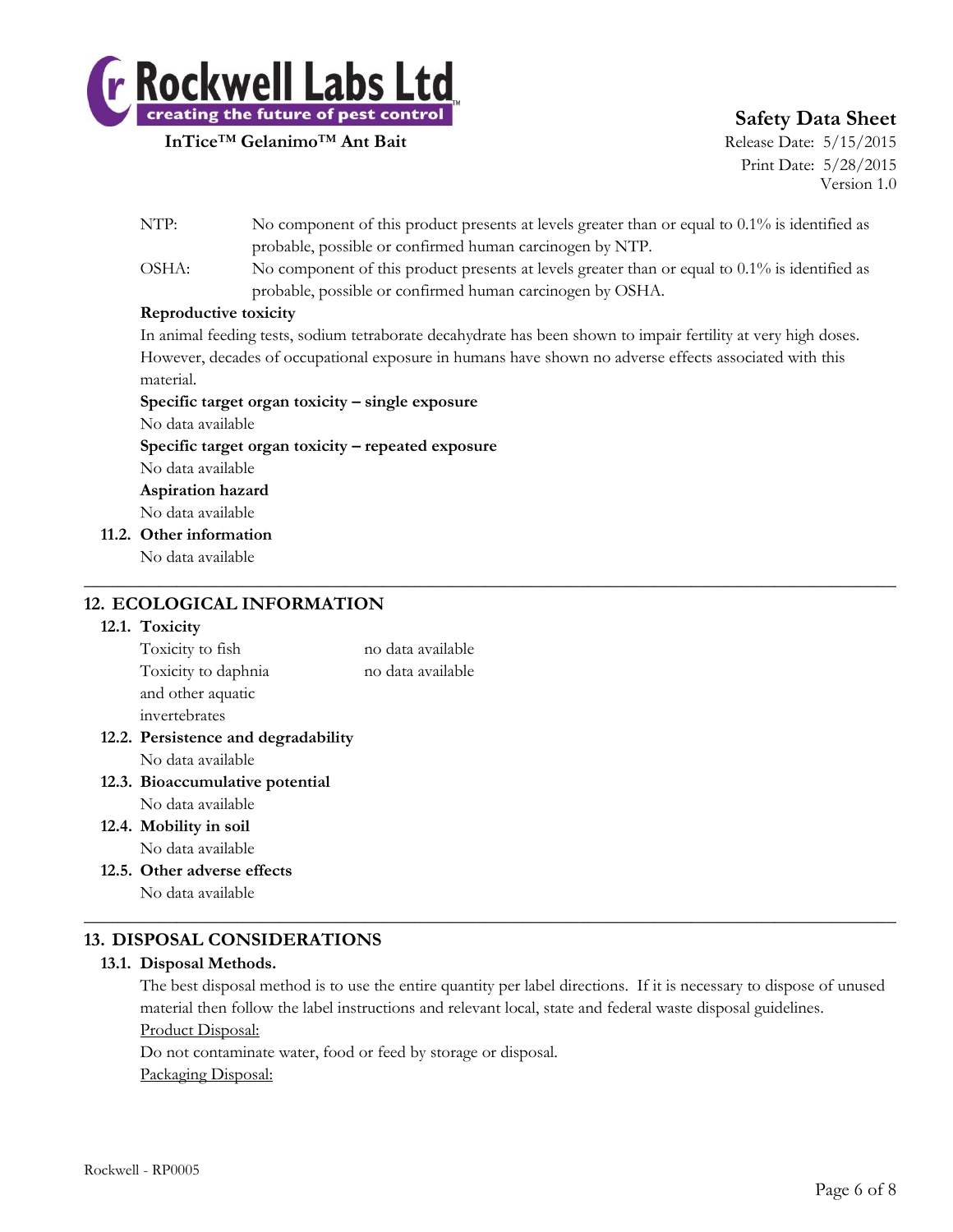

**InTice<sup>™</sup> Gelanimo<sup>™</sup> Ant Bait** Ant Bait Release Date: 5/15/2015

# **Safety Data Sheet**

Print Date: 5/28/2015 Version 1.0

If empty: Place in trash or offer for recycling if available. If partly filled: Call your local solid waste agency or 1- 800-CLEANUP which is managed as a public-private partnership. See section 8 for proper PPE and precautionary handling measures.

 $\_$  , and the set of the set of the set of the set of the set of the set of the set of the set of the set of the set of the set of the set of the set of the set of the set of the set of the set of the set of the set of th

\_\_\_\_\_\_\_\_\_\_\_\_\_\_\_\_\_\_\_\_\_\_\_\_\_\_\_\_\_\_\_\_\_\_\_\_\_\_\_\_\_\_\_\_\_\_\_\_\_\_\_\_\_\_\_\_\_\_\_\_\_\_\_\_\_\_\_\_\_\_\_\_\_\_\_\_\_\_\_\_\_\_\_\_\_\_\_\_\_\_\_\_\_\_

# **14. TRANSPORT INFORMATION**

#### **DOT**

Not dangerous goods **IMDG** Not dangerous goods **IATA** Not dangerous goods

# **15. REGULATORY INFORMATION**

This chemical is a pesticide product registered by the Environmental Protection Agency and is subject to certain labeling requirements under federal pesticide law. These requirements differ from the classification criteria and hazard information required for safety data sheets, and for workplace labels of non-pesticide chemicals. Following is the hazard information as required on the pesticide label:

# KEEP OUT OF THE REACH OF CHILDREN

**CAUTION** 

### **SARA 302 Components**

No chemicals in this material are subject to the reporting requirements of SARA Title III, Section 302.

### **SARA 313 Components**

This material does not contain any chemical components with known CAS numbers that exceed the threshold (De Minimis) reporting levels established by SARA Title III, Section 313.

### **SARA 311/312 Hazards**

None

# **California Proposition 65 Components**

This product does not contain any chemicals known to the state of California to cause cancer, birth defects, or reproductive harm.

### **TSCA**

All components of this product are listed, exempted, or excluded from listing on the U.S. Toxic Substances Control Act chemical substance inventory.

 $\_$  , and the set of the set of the set of the set of the set of the set of the set of the set of the set of the set of the set of the set of the set of the set of the set of the set of the set of the set of the set of th

## **16. OTHER INFORMATION**

### **Acronyms and abbreviations used**

| LD50 | Lethal Dose, 50%                                      |
|------|-------------------------------------------------------|
| OECD | Organization for Economic Cooperation and Development |
| IARC | International Agency for Research on Cancer           |
|      |                                                       |